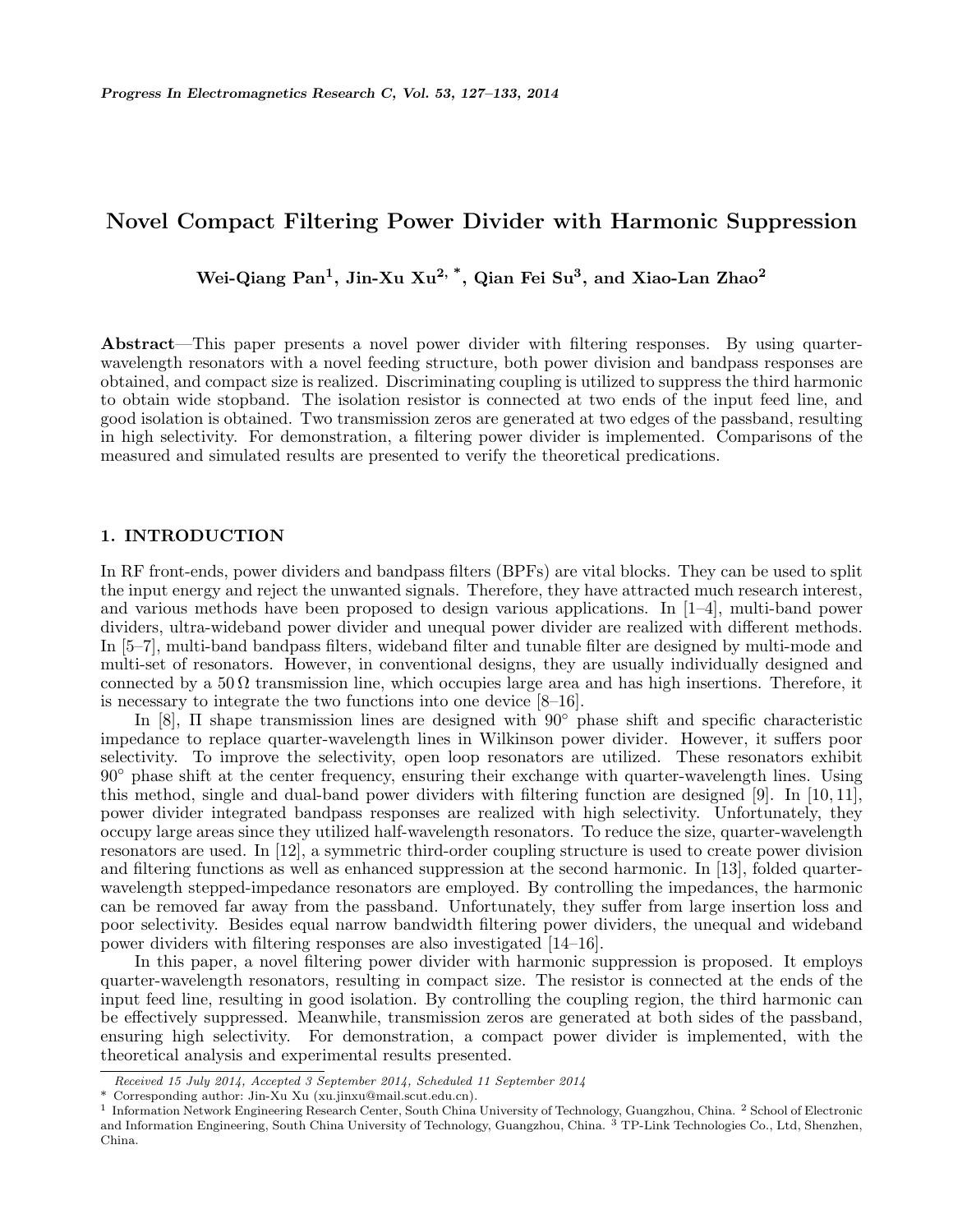### 2. STUB-LOADED QUARTER-WAVELENGTH RESONATOR

Figure 1 shows the proposed microstrip filtering power divider with harmonic suppression. It consists of two identical coupled-line sections and a resistor. Each part is composed of a quarter-wavelength resonator and input/output feed lines. The circuit is symmetrical, allowing even- and odd-mode analysis. Based on the odd-even mode theory, the S-matrix of the circuit can be expressed as follows [17]

$$
[S] = \begin{bmatrix} S_{11e} & \frac{1}{\sqrt{2}} S_{21e} & \frac{1}{\sqrt{2}} S_{21e} \\ \frac{1}{\sqrt{2}} S_{21e} & \frac{1}{2} \left( S_{22e} + S_{22o} \right) & \frac{1}{2} \left( S_{22e} - S_{22o} \right) \\ \frac{1}{\sqrt{2}} S_{21e} & \frac{1}{2} \left( S_{22e} - S_{22o} \right) & \frac{1}{2} \left( S_{22e} + S_{22o} \right) \end{bmatrix}
$$
(1)

where the symbol  $e$  and  $o$  correspond to the even- and odd-mode equivalent sub-circuits, respectively. To realize filtering power division responses,  $S_{21e}$  should be equivalent to the transmission coefficient of a BPF. Meanwhile,  $S_{11e}$ ,  $S_{22e}$  and  $S_{22o}$  should be zero to obtain good port matching and high isolation.

For the even-mode circuit, it is a three-line coupled structure as shown in Figure  $2(a)$ , which can be treated as a BPF with two different feed lines. The middle short-ended microstrip line acts as a quarterwavelength resonator and the length  $L_4$  determines the operating frequency [18]. For the bandwidth, it is mainly controlled by the coupling strength among the three coupled lines. Small coupling gaps result in wide bandwidth. Figure 3 shows the simulated  $|S_{21e}|$  against  $G_4$ . It can be observed that when  $G_4$ decreases, the bandwidth becomes wide.



Figure 1. Configuration of the proposed filtering power divider.



Figure 2. Even-mode circuit.



**Figure 3.** Simulated  $|S_{21e}|$  against  $G_4$ .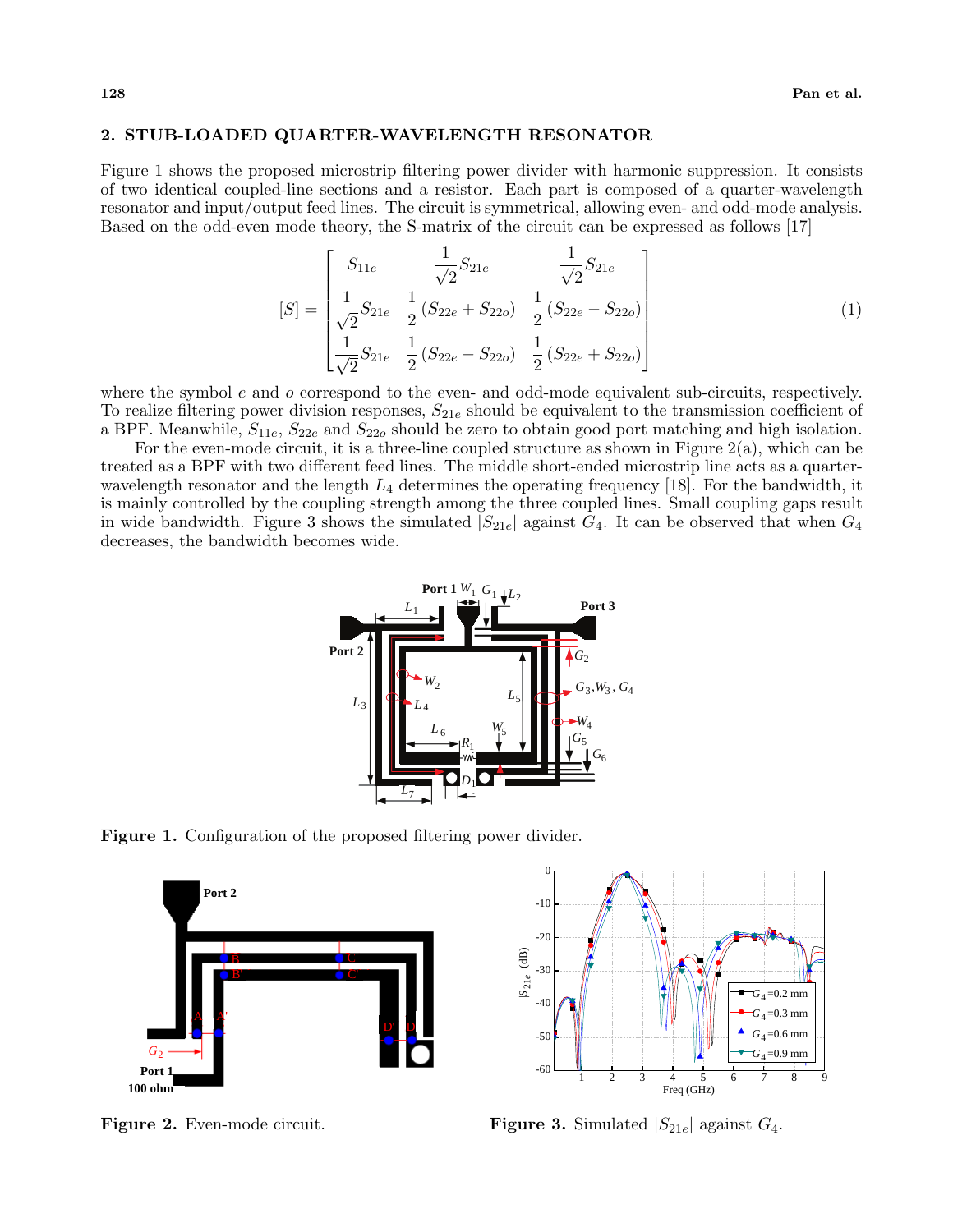#### Progress In Electromagnetics Research C, Vol. 53, 2014 129

To suppress the harmonic, discriminating coupling is utilized [19], and the coupling region between the feeding line and resonator should be properly selected. The coupling strength can be investigated by studying the voltage and current distribution within the coupling region [19]. As illustrated in Figure 2, the resonator can be equally divided into three parts, A to B, B to C and C to D. For the feed line, the end is open and the reflection coefficient is 1, thus standing wave can be formed on the feed line. For the resonator, standing wave is also realized at the fundamental and third harmonic frequency. Thus, the current within the coupling region can be simply illustrated in Figure 4(a).  $I_{R,f}$  and  $I_{R,3f}$  denote the current distribution of fundamental and third harmonic of the resonator.  $I_{F,f}$  and  $I_{F,3f}$  denote the current distribution of fundamental and third harmonic of the input feed line. The overall coupling coefficient is the sum of electric and magnetic coupling coefficients  $k_e$  and  $k_m$ 

$$
k = k_e + k_m \tag{2}
$$

 $k_m$  can be defined as follows [19]:

$$
k_m = \frac{\iiint \mu H_1 H_2 dv}{\sqrt{\iiint \mu |H_1|^2 dv \times \iiint |H_2|^2 dv}} \tag{3}
$$

where  $H_1$  and  $H_2$  denote the magnetic field vectors of the two coupled lines, respectively. For the microstrip lines, the dominant mode is quasi-TEM mode. The magnetic field can be replaced by corresponding current to estimate the coupling coefficients.

$$
k_m = p \times \frac{\int_0^L I_1(x)I_2(x)dx}{\sqrt{\int_0^L |I_1(x)|^2 dx} \sqrt{\int_0^L |I_2(x)|^2 dx}} \tag{4}
$$

where  $I_1$  and  $I_2$  are the current distribution on the two coupled lines, p represents a constant. The coupling region can be separated into two parts, one is from 0 to  $L/3$ , and the other is from  $L/3$  to L. With the coupling region from  $L/3$  to L, it can be observed that the current distribution of the resonator is odd function, while the current distribution of the feed line is even function. Therefore, according to (4), the magnetic coupling coefficient is zero. The characteristic of electric coupling is similar with the magnetic coupling. So the coupling coefficient of third harmonic is mainly determined by the coupling region from 0 to  $L/3$ . To demonstrate this, Figure 4(b) shows the current distribution at the third harmonic. Within the coupling region from  $BB'$  to  $DD'$ , the current on the resonator is odd symmetric with regarding to  $CC'$ , while the current on the input feed line is even symmetric. According



Figure 4. (a) Normalized current distribution of the fundamental and the third harmonic at the two coupled lines in theory. (b) Current distribution at the third harmonic.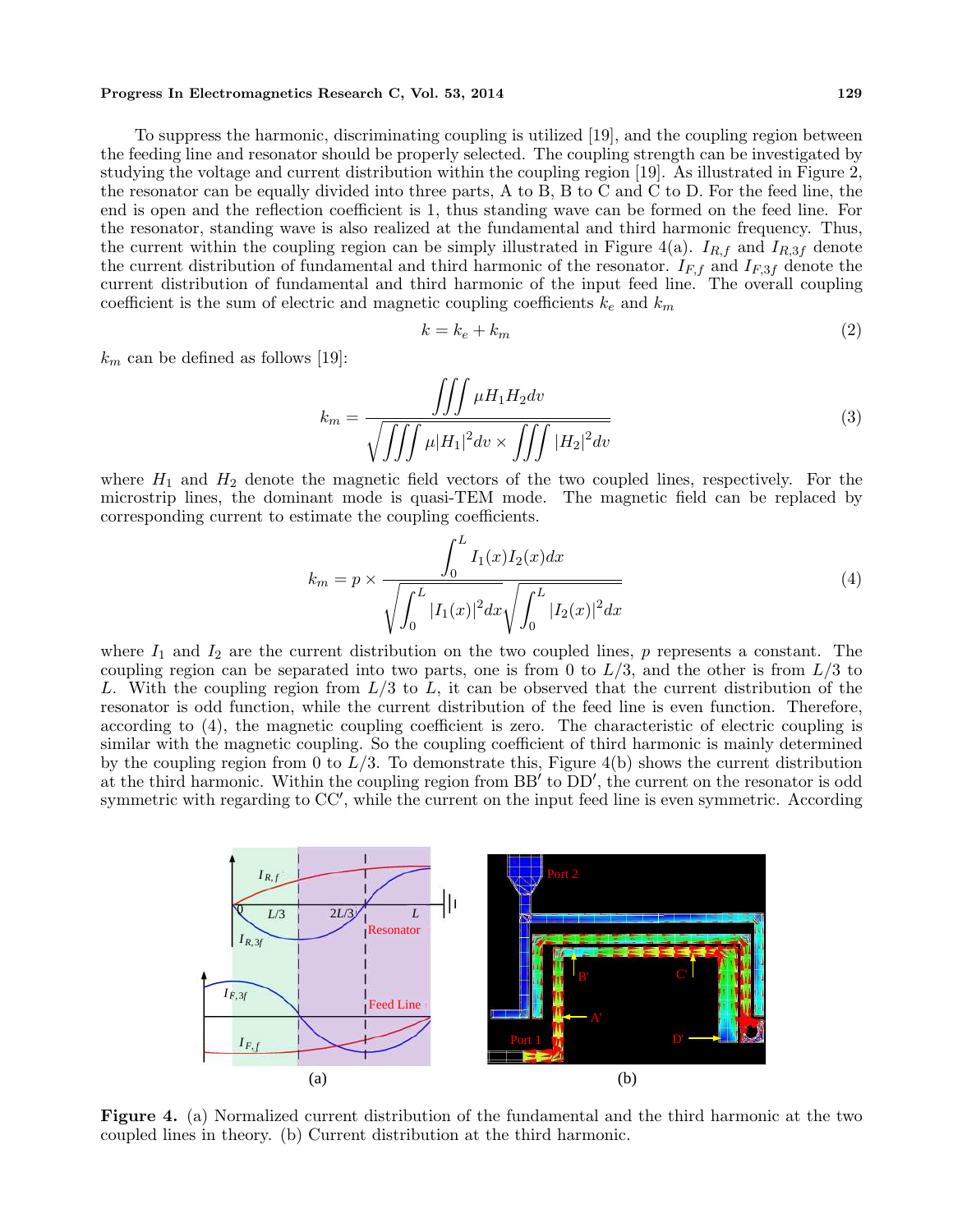

**Figure 5.** Simulated  $|S_{21e}|$  against  $G_2$ .

**Figure 6.** Simulated  $S_{22e}$  and  $S_{22o}$ .

to the above analysis, the coupling strength approaches zero. Therefore, the total coupling strength between the feed line and resonator at the third harmonic depends mainly on the region from AA' to BB' and it is controlled by  $G_2$ . Figure 5 shows the simulated  $|S_{21e}|$  of sub-circuit with various  $G_2$ . It can be observed that when  $G_2$  increases, the harmonic can be suppressed because of the insufficient coupling strength at the harmonic frequency. Meanwhile, the coupling strength within passband is nearly unchanged, as the coupling from  $AA'$  to BB' accounts a little part to the total coupling from  $AA'$  to CC' at the frequency. Compared with the works reported in [12, 13] which use cross-coupling to generate a transmission zero for the second-harmonic suppression enhancement and SIRs to move the harmonic, this work proposed a new mechanism without any extra circuit to obtain a wide stopband. By tuning the above parameters, good filtering performance as well as  $S_{11e} = 0$ ,  $S_{22e} = 0$  and wide stopband can be obtained.

In the odd-mode circuit, the gaps, resonator and the feed lines act as an inverter to transform the impedance of  $R/2$  to  $Z_0$ . Since the gaps  $G_1, G_2, G_3$  and  $G_4$  are determined by the required bandwidth,  $S_{22o}$  can be controlled by R to approximately equal to  $S_{22e}$ . The simulated  $S_{22e}$  and  $S_{22e}$  are shown in Figure 6. It can be observed that  $S_{22e}$  and  $S_{22o}$  are nearly overlapped. By analyzing the real and imaginary parts of  $S_{22e}$  and  $S_{22o}$ , it is found that the difference between  $S_{22e}$  and  $S_{22o}$  is very slight. According to the equation  $S_{23} = (S_{22e} - S_{22o})/2$ , good isolation can be obtained.

#### 3. FILTER IMPLEMENT

The design procedures of this filtering power divider can be summarized as follows:

- 1) Determine the length  $L_4$  according to the desired centre frequency  $f_0$ .
- 2) Fold the resonator at the one third point, adjust the characteristic impedance and coupling gaps to obtain the desired bandwidth.
- 3) Once the passband performance is determined,  $G_2$  is tuned to suppress the harmonic.
- 4) Choose suitable  $R_1$  to maximize the isolation between output ports.
- 5) Fine tune the dimensional parameters to compensate the discontinuity in the structure and achieve optimum performance.

Based on the previous analysis, a filtering power divider with wide stopband is implemented for demonstration. The substrate has a relative dielectric constant of 3.38 and a thickness of 0.81 mm. The dimensions are obtained as follows (all in mm):  $W_1 = 1.86, W_2 = 0.5, W_3 = 0.5, W_4 = 0.5, L_1 = 5.1,$  $L_2 = 1.5, L_3 = 12.4, L_4 = 19.7, L_5 = 8.3, L_6 = 4.6, L_7 = 5.5, G_1 = 0.2, G_2 = 0.6, G_3 = 0.2, G_4 = 0.6,$  $G_5 = 0.2, G_1 = 0.2, D = 1, R_1 = 150 \Omega$ . The overall size of the fabricated filter is 14.5 mm × 16.2 mm or  $0.19\lambda_q \times 0.21\lambda_q$  as shown in Figure 7, where  $\lambda_q$  is the guide wavelength at 2.4 GHz. The size is comparable with a classic Wilkinson power divider without filtering responses.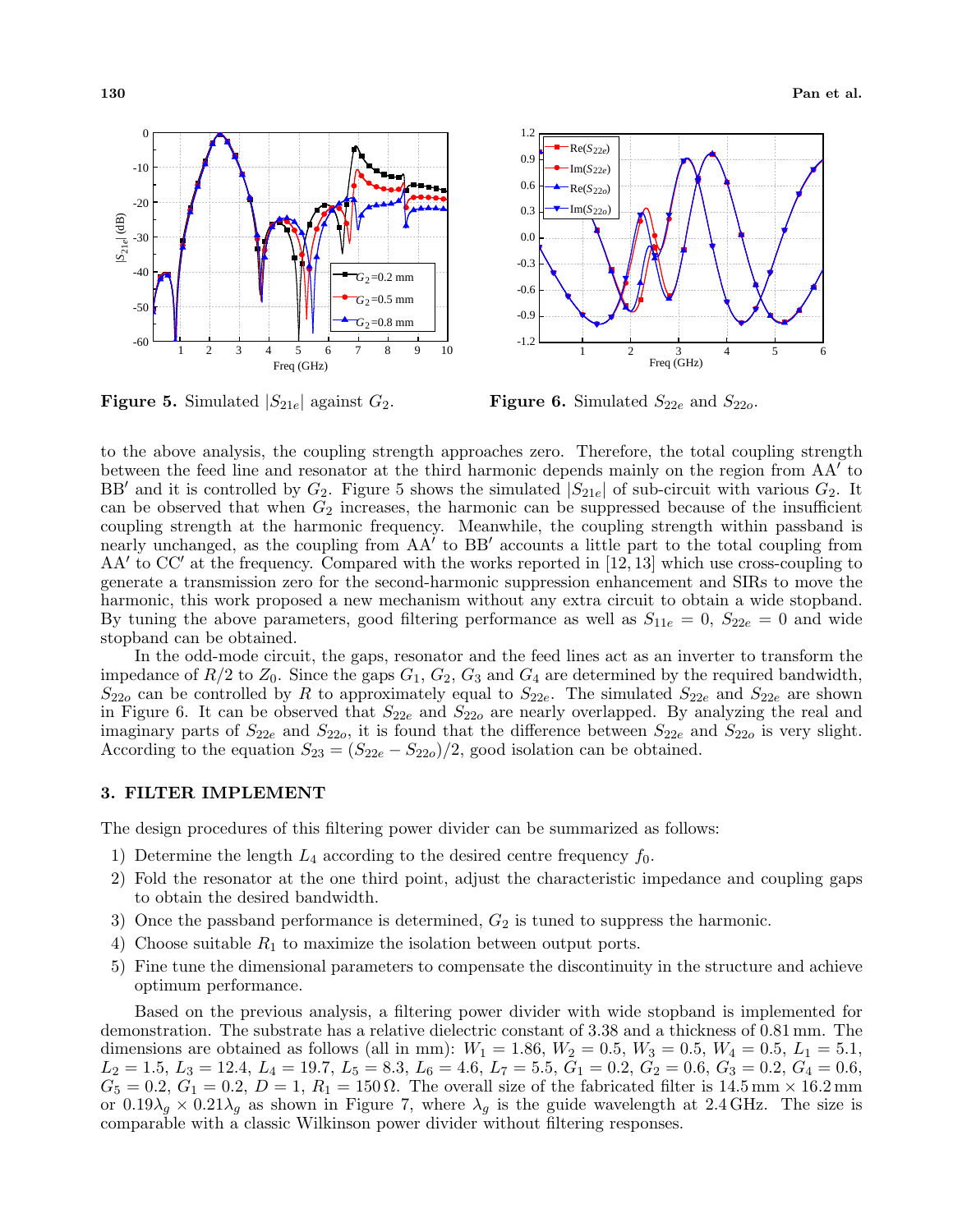

Figure 7. Photograph of the fabricated circuit.



Figure 8. Simulated and measured results. (a)  $S_{11}$ ,  $S_{21}$  &  $S_{31}$ . (b)  $S_{22}$ ,  $S_{23}$  &  $S_{33}$ . (c) Amplitude and phase imbalance.

The simulation and measurement are accomplished by using IE3D, ADS and HP N5230 network analyzer, respectively. Figure 8 shows the simulated and measured results. There are some ripples in the measured results, and they are generated since the connector used in the calibration is not very accurate. The measured passband frequency is 2.4 GHz, with the bandwidth of 12.3%.  $S_{21}$  and  $S_{31}$ including the loss caused by SMA connector are both measured to be  $3+0.6$  dB at the center frequency, and the 3 dB is contributed from the power division. The return loss within the passband is 19 dB. Two transmission zeros are generated at both sides of the passband, which improve the roll-off rate. The first one is generated by the weak cross coupling between the input and output lines. The second one is generated since the length of  $L_3 + L_7$  is quarter-wavelength near this frequency point; however, it can also be controlled by the weak source-load coupling. Meanwhile, over 15 dB upper stopband suppression is achieved up to 11 GHz  $(4.6f_0)$ , featuring a wide stopband. Figure 6(b) shows the output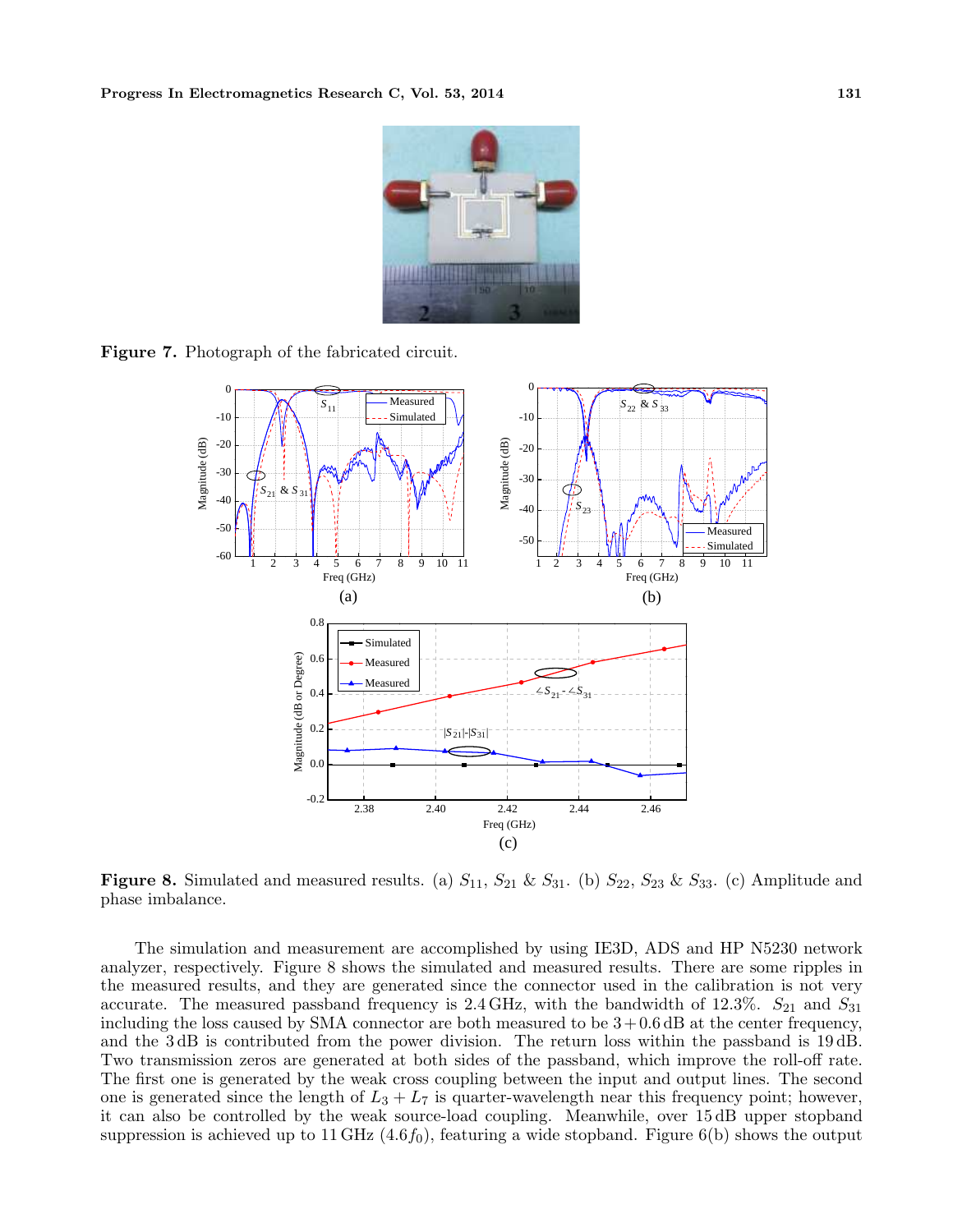|              | $f_{0}$<br>(GHz) | Filter<br>order | Insertion<br>loss (dB) | Loss tangent<br>of the<br>substrate | In-Band<br>Isolation<br>(dB) | Number<br>of TZs | First<br>Spurious<br>Passband | <b>Size</b><br>$(\lambda_g \times \lambda_g)$ |
|--------------|------------------|-----------------|------------------------|-------------------------------------|------------------------------|------------------|-------------------------------|-----------------------------------------------|
| $[9]$        | 1.8              | $\overline{2}$  | 3.9                    | 0.0019                              | > 8                          | $\overline{2}$   | $2f_0$                        | $0.19 \times 0.29$                            |
| $[10]$       | $\overline{2}$   | $\overline{4}$  | 6.4                    | 0.0027                              | >15                          | $\overline{2}$   | $2f_0$                        | $0.49 \times 0.38$                            |
| $[12]$       | 0.92             | 3               | $\overline{4}$         | 0.0027                              | >20                          | $\overline{4}$   | 3f <sub>0</sub>               | $0.15 \times 0.14$                            |
|              |                  | $\overline{2}$  | 4.6                    |                                     | >16                          | $\overline{0}$   | 5f <sub>0</sub>               | $0.11 \times 0.15$                            |
| $[13]$       | 0.9              | 3               | 5.8                    | 0.0027                              | >15                          | $\theta$         | $5f_0$                        | $0.15 \times 0.17$                            |
|              |                  | $\overline{4}$  | 6                      |                                     | >11                          | $\overline{2}$   | $5f_0$                        | $0.12 \times 0.26$                            |
| This<br>work | 2.4              | 1               | $3.6\,$                | 0.0027                              | >16                          | $\overline{2}$   | $5f_0$                        | $0.19 \times 0.21$                            |

Table 1. Comparison with previous work.

TZs denotes number of transmission zeros,  $\lambda_g$  is the guide-wavelength of the center frequency.

return loss and isolation. The measured output return losses  $(S_{22}$  and  $S_{33})$  are better than 20 dB. And the isolation is better than 16 dB within the whole band. The measured amplitude imbalance between two output ports is less than 0.2 dB, and the corresponding phase imbalance is less than 0.8 degree as shown in Figure  $6(c)$ , indicating good amplitude and phase balance. Table 1 compares the proposed filtering power divider with previous work. It can be observed that the proposed work realizes a wide stopband and low insertion loss.

## 4. CONCLUSION

A compact power divider with filtering responses has been presented. By controlling the coupling region to realize discriminating coupling, third harmonic has been suppressed, and wide stopband has been obtained. The mechanism has been theoretically analyzed, and both design procedures and experimental results have been provided. Two transmission zeros have been realized near the passband edges, resulting in high selectivity. The compact size, dual functions, simple planar structure as well as high selectivity make it attractive for many applications.

# ACKNOWLEDGMENT

This work was supported by the NSFC under grant 61271209.

#### REFERENCES

- 1. Li, J. C., Y. L. Wu, Y. A. Liu, J. Y. Shen, S. L. Li, and C. P. Yu, "A generalized coupled-line dual-band Wilkinson power divider with extended ports," Progress In Electromagnetics Research, Vol. 129, 197–214, 2012.
- 2. Liu, W. Q., F. Wei, and X. W. Shi, "A compact tri-band power divider based on triple-mode resonator," Progress In Electromagnetics Research, Vol. 138, 283–291, 2013.
- 3. Chang, L., C. Liao, L.-L. Chen, W. B. Lin, X. Zheng, and Y.-L. Wu, "Design of an ultra-wideband power divider via the coarse-grained parallel micro-genetic algorithm" Progress In Electromagnetics Research, Vol. 124, 425–440, 2012.
- 4. Wu, Y. and Y. Liu, "A unequal coupled-line Wilkinson power divider for arbitrary terminated impedance," Progress In Electromagnetics Research, Vol. 117, 181–194, 2011.
- 5. Gao, L. and X. Y. Zhang, "High selectivity dual-band bandpass filter using a quad-mode resonator with source-load coupling," IEEE Microw. Wireless Compon. Lett., Vol. 23, 474–476, 2013.